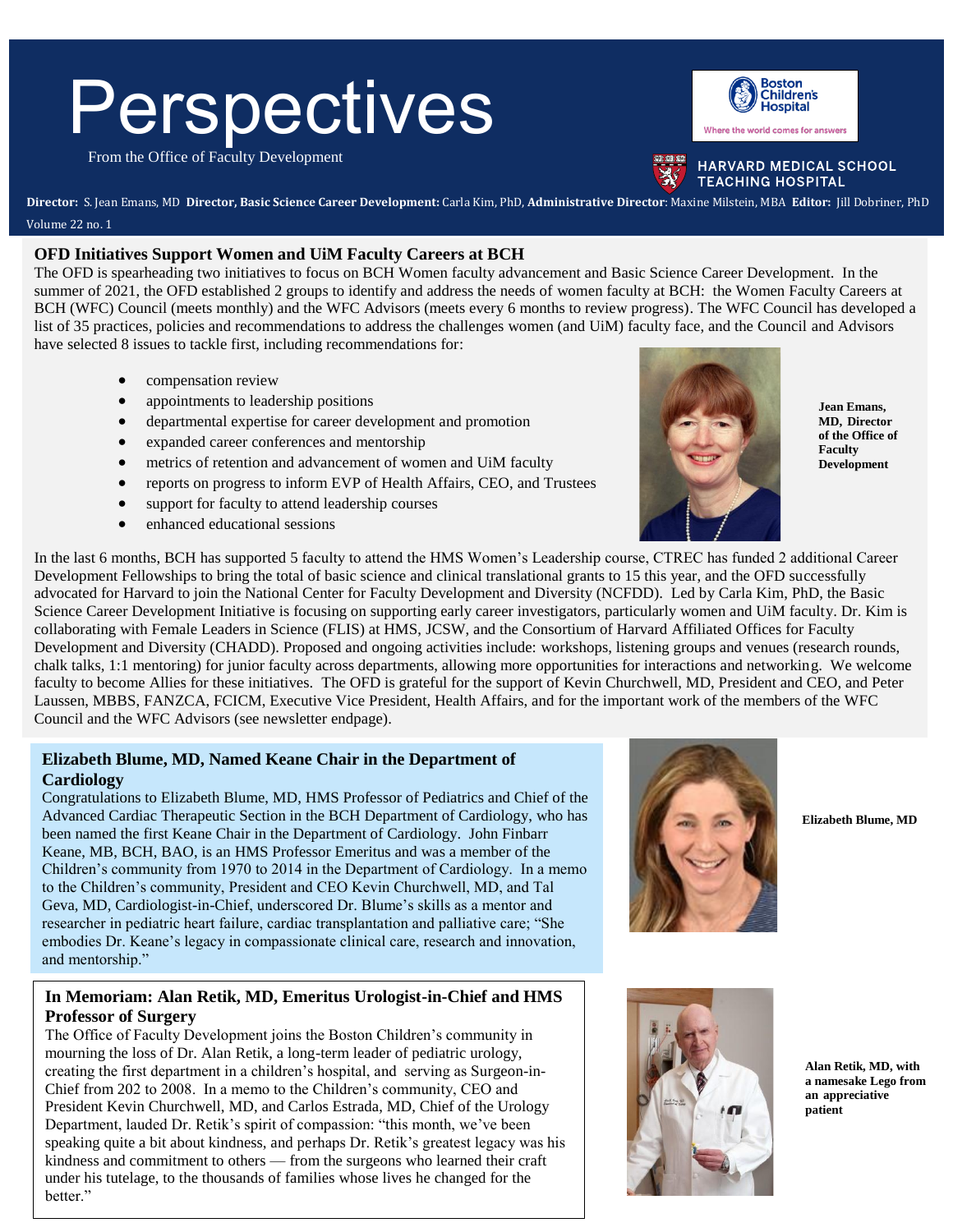#### **My Boston Children's Story, by Nicole J. Ullrich, MD, PhD, MMSci, FAAN; Professor of Neurology**

#### *A Flexible Journey - Key Realizations Along the Way*

I arrived at Boston Children's in 1998 to begin training in Pediatrics and Child Neurology -- and never left. Armed with MD/PhD training at Yale, I planned to continue as a basic science researcher and then found myself drawn back to the bedside. I reincarnated as a clinician-researcher after completion of the Masters of Medical Science program through the Clinical Investigator Training Program, merging my research and clinical interests with a focus on prevention of acute and chronic neurologic toxicity of childhood cancer therapy and on targeted therapy for the neurofibromatoses.

**Be flexible** – Careers (and life) are rarely a straight path. My time in the wet lab was not "wasted time;" it has enhanced my efforts to bring preclinical research to the patient. I have continued to evolve and reincarnate over time.

**Choose good mentors** – I worked hard to create my community of mentors, including my current chair, Scott Pomeroy, MD, PhD. My key mentors include close peers and colleagues, within and outside of Boston Children's.

**Be at the right place at the right time –** it is not enough, and not always within one's control, but definitely helps. Transitional funding from the Office for Faculty Development and from the American Academy of Neurology were key to crossing the threshold from trainee to junior faculty. I then was able to submit a program project grant to a new funding mechanism through the Department of Defense, and BCH was selected as a founding site for the only clinical trials consortium for targeted therapeutics in Neurofibromatosis.

**Carefully consider Life and Work** (note – not using the word balance) – "Life" and "Work" happen -- from having three children in two years (now ages 16, 16 and 17) to aging parents, COVID and "life grenades" – and it is important to have the ability to bend and flex in response to the crazy.



**Nicole Ullrich, MD, PhD, MMSci, FAAN**

**Self-care is a priority not a luxury** – **"**Remember to place the mask over your own mouth and nose before assisting others." I often felt squashed between work, home, family/parental needs and was ignoring my own needs. Having an outside interest and place to stretch myself (mind and body) outside of medicine has been crucial.

**Elevate those around you –** I would like to see BCH move forward with initiatives to review faculty promotions and salaries and address gender-based challenges and disparities.

"My BCH Story" is just beginning.

# **My Boston Children's Story, by Margaret A. Kenna, MD, MPH; HMS Professor of Otolaryngology-Head and Neck Surgery and Sarah Fuller Chair for Hearing Loss and Hearing Restoration in the Dept. of Otolaryngology and Communication Enhancement, Boston Children's Hospital**

#### *Follow your passion and you will find a niche*

It seemed every few years I moved: UPenn for college, Boston University for medical school, Univ. of Arkansas for residency, Children's Hospital Pittsburgh for fellowship. So when I came to BCH, I just assumed I would move again in a few years. I have never left.

When Pediatric Otolaryngology was in its infancy, I had the good fortune to train with some of the founders and pioneers in the field, Charles Bluestone and Sylvan Stool in Pediatric Otolaryngology, Jack Paradise in Pediatrics and Ellen Wald in Infectious Diseases. My first research was in chronic suppurative otitis media, and I noticed that some children developed permanent hearing loss. Since there was not much active work at the time in pediatric hearing loss, I lucked into both a passion and a clinical and research niche. After a few years as an attending at Yale and Pittsburgh, I came to BCH and cofounded the pediatric cochlear implant program. When the first nonsyndromic recessive gene for hearing loss, GJB2, was described, Heidi Rehm and I based my first RO1 on it. With Jeff Holt, Gwen Geleoc and Karl Koehler in the ORL lab developing mouse and other models of genetic hearing loss, and with the recent addition of our new attending, Eliot Shearer, an otolaryngologist with a PhD in genetics, we are developing a translational research program for genetic hearing loss that is truly thrilling.

Why didn't I leave BCH for other jobs? Occasionally, the grass did look greener elsewhere, and I did look. However, with essential support from my Chair and my practice partners we have built a world-class hearing loss program that includes cochlear implants, cutting edge genetic testing, and that is supported by fabulous BCH collaborators in genetics, infectious diseases, imaging, audiology, speech and language and neuropsychology. Why would I want to leave now?



**Margaret Kenna, MD, MPH**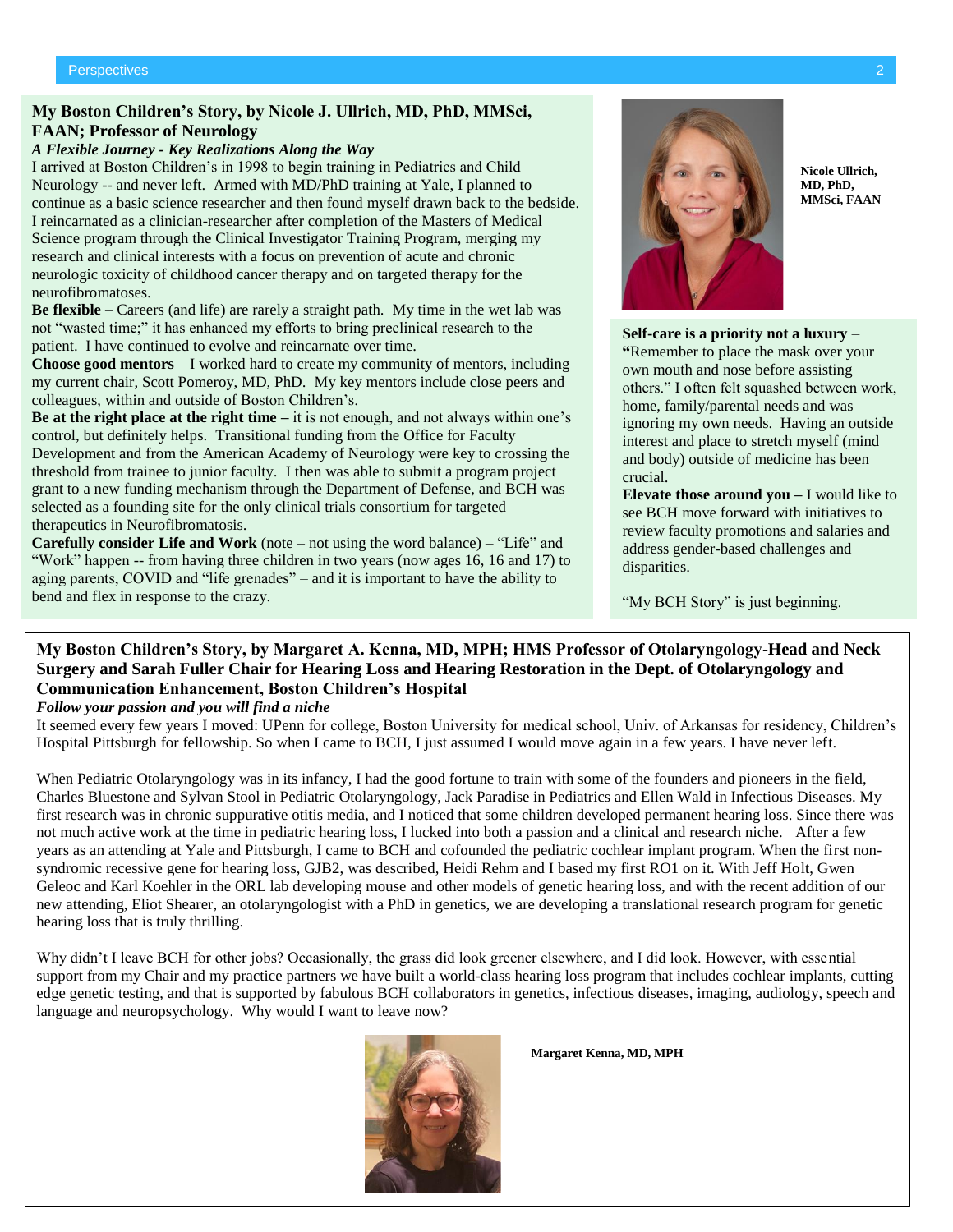#### **Update from the BCH Office for Health Equity and Inclusion**

On Wed December 15<sup>th</sup>, 2021 the Office of Health Equity, in collaboration with the Medical Staff Organization, hosted the 3<sup>rd</sup> Annual Visiting Professor in Health Equity and Inclusion, Dr. Marcella Nunez-Smith, who gave an outstanding lecture entitled "Structural inequities, Covid-19, and Health Justice: Striving for Equity through a Pandemic." After her lecture she participated in a virtual "Meet the Professor" session with a small group of underrepresented early career faculty, trainees and staff.

The launch of the Boston Children's Sandra L. Fenwick Institute for Pediatric Health Equity and Inclusion in October 2021 featured a discussion between Kevin B. Churchwell, MD, the BCH President and CEO, and Deval Patrick, the former Massachusetts Governor, with a special guest appearance by Sandi L. Fenwick, MPH, retired BCH CEO. Included in the launch events was the December 13, 2021 Inaugural Pediatric Health Equity Research Grand Rounds with the invited guest speaker, James E.K Hildreth, PhD, MD, whose lecture title was, "Same Song, Different Melody: A Tale of Two Pandemics."

On January 12, 2022, we released the RFA for our Fenwick Fellows Leadership Development Program which is a collaboration between the Fenwick Institute and the BCH Academy for Teaching and Educational Innovation and Scholarship. Fenwick Fellows Program Co-Directors are Valerie L. Ward, MD, MPH, Paul A. Rufo, MD, MMSc, and Alan M. Leichtner, MD, MSHPEd. Dr. Ward is also Senior Vice President, Chief Equity and Inclusion Officer and Pediatric Radiologist; Dr. Rufo is Associate Director for Inclusion in the Fenwick Institute, Program Director, HMS Fellowship in Pediatric Gastroenterology, Pediatric Gastroenterologist; and Dr. Leichtner is Chief Education Officer, Director of the Department of Education and Pediatric Gastroenterologist. See links for the Fenwick Fellows Program application: <https://onfirstup.com/bostonchildrens/thescope/contents/28741110>

[http://web2.tch.harvard.edu/homepagestories/Documents/2022-Fenwick\\_Fellows\\_Leadership\\_Development\\_Prog\\_RFA\\_FINAL\\_1-12-](http://web2.tch.harvard.edu/homepagestories/Documents/2022-Fenwick_Fellows_Leadership_Development_Prog_RFA_FINAL_1-12-22.pdf) [22.pdf](http://web2.tch.harvard.edu/homepagestories/Documents/2022-Fenwick_Fellows_Leadership_Development_Prog_RFA_FINAL_1-12-22.pdf)

#### **Edward Lee, MD, MPH, Receives the 2022 Gold Medal from the American Roentgen Ray Society**

Congratulations to Edward Lee, MD, MPH, Associate Professor of Radiology, who has been honored by the American Roentgen Ray Society with the Gold Medal Award, considered the Society's most prestigious award. The Award underscored Dr. Lee's service and many contributions to the Radiology field, including both advances in imaging and involvement in educational activities.





#### **Director's Perspectives, by S. Jean Emans, Director of the Office of Faculty Development**

This spring we have added a new column on basic research initiatives by Carla Kim, PhD, at Boston Children's so we can bring research needs into increased focus. We are also excited to introduce the OFD initiatives to support women and UiM faculty careers at BCH. Please emai[l ofd@childrens.harvard.edu](mailto:ofd@childrens.harvard.edu) with suggestions!

# **How to Build Your Mentoring Skills: Individual Consultations on Developmental Networks with Maxine Milstein, MBA**

Maxine Milstein, MBA, OFD Administrative Director and co-creator of the Developmental Networks exercise, is available for one-on-one virtual appointments with faculty to review their Developmental Network, a framework for mapping and analyzing an individual's professional and personal support system. Please contact Maxine directly to schedule a virtual appointment, [maxine.milstein@childrens.harvard.edu.](mailto:maxine.milstein@childrens.harvard.edu) The Office of Faculty Development offers many resources for mentors and mentees on its Community of Mentors' webpage, www.childrenshospital.org/ofd, (click on Community of Mentors on the left) including mentoring booklets.

#### **News from the Archives, by Alina Morris MLIS, Archives Program Manager Time Capsule Project**

The Boston Children's Archives Program is preparing a time capsule for the dedication of the Hale Family Building in June 2022. It will be opened in 2089 – and we want you to be part of the excitement!

#### **Why 2089?**

It marks the 175th anniversary of our Longwood Avenue campus when the Hunnewell building was completed in 1914. It will be 200 years since the Children's Hospital School of Nursing opened and graduated a total of 2,369 nurses between 1889-1978.

Finally, 2089 will be our 220th year of caring for kids and their families, in Boston, and from all across the world. What objects do you think future generations would be

surprised to find when the capsule is opened in 2089?

**If you have a suggestion, the Archives Program wants to hear it. Your entry will be entered in a random drawing for great prizes.**

**You can enter your suggestion here:** 

**<https://www.surveymonkey.com/r/5ZQZLGG> or email the hospital archivists at[: archives@childrens.harvard.edu](mailto:archives@childrens.harvard.edu)**



**Postcards from patients for the Hale Family Building Time Capsule Project**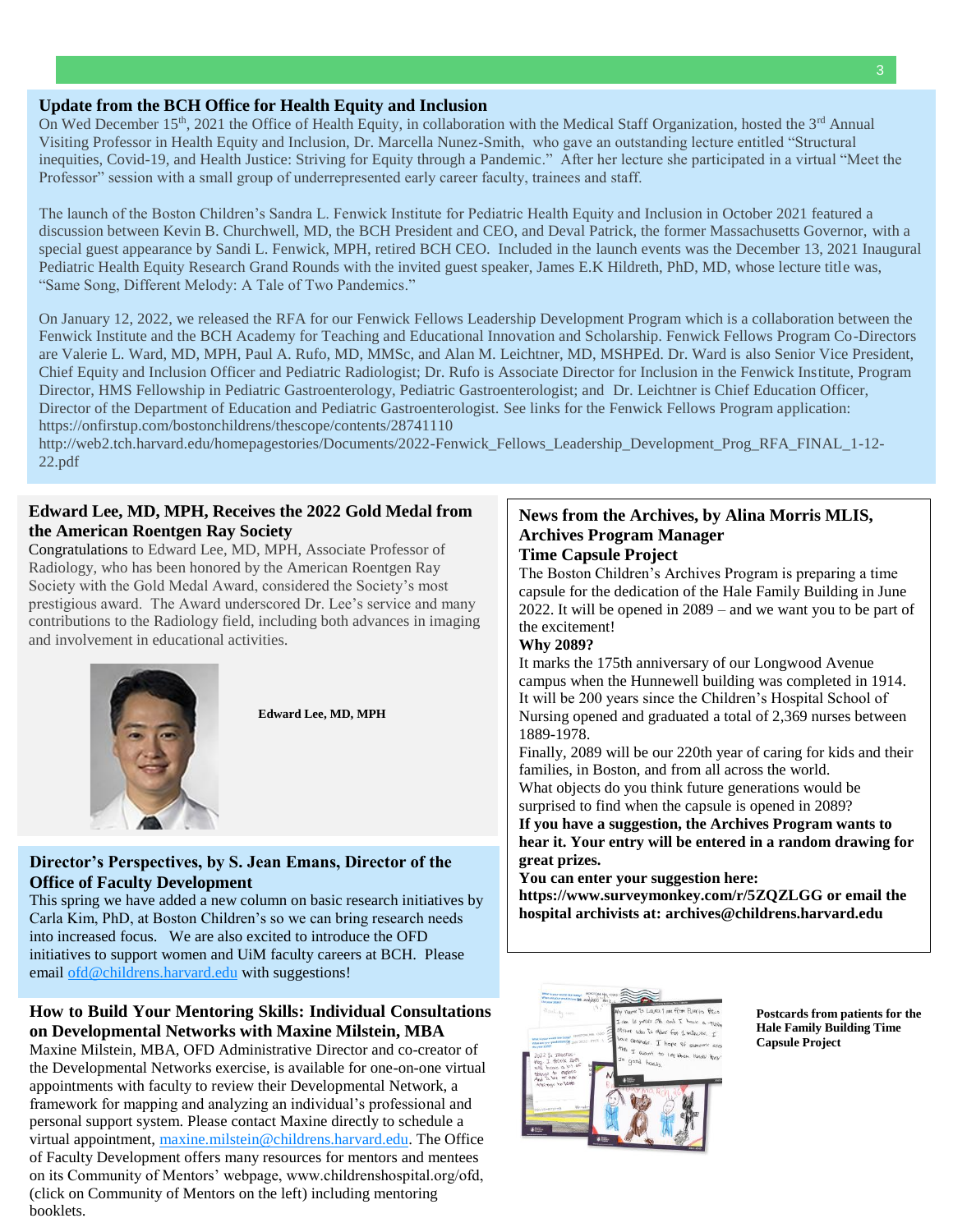#### **New Resource Available Through the National Center for Faculty Development and Diversity (NCFDD)**

We are pleased to announce that, Harvard University has a new institutional membership with the National Center for Faculty Development and Diversity (NCFDD)<https://www.facultydiversity.org/> effective Feb. 1, 2022. The pilot membership will run for the next three years, through Jan. 31, 2025. NCFDD's career development resources are available to all Harvard-affiliated faculty, postdoctoral fellows, clinical trainees, staff, and medical, dental, and graduate (master's/PhD) students. See website for more details on resources and programs. Individuals can activate their membership by clicking on<https://www.facultydiversity.org/join> and begin using services by selecting Harvard from the institution list and providing a work email address containing "harvard.edu." Questions should be addressed to Brian Crete, HMS Office for Faculty Affairs Program Manager, [brian\\_crete@hms.harvard.edu.](https://urldefense.com/v3/__http:/links.mkt3779.com/els/v2/zW*eT2D7ArcW/c1BrV2UxYm5EVFc4ZW03ZGxhdjJOaU4yVWFNMkVuanQ1U2pOVEdNanRQMEx4em1zeFUzaUpBQjFXVWVkamE1ck0vU2lxQjdsajFET2h6bHA2elJ3OEt3R0dpWVdTVnFNRU9RdDF0aXBlZUU9S0/__;fg!!NZvER7FxgEiBAiR_!4vm5UtjP0pSHerF9LLJZ5PyuUB7HkunTE_X3RLajH5p6kLGl5jITHTDqtkzS5R5sisUHLJJpeu0$)

#### **Basic Science Corner, by Carla Kim, PhD, Professor of Genetics and Pediatrics**

#### *Community Building with Our Scientists*

It is my honor to be serving as Interim Director of Basic Research Career Development. This new role is aimed to support basic research faculty, with particular emphasis on our early stage investigators, women and individuals underrepresented in medicine. I am working closely with the OFD, Valerie Ward, and research leadership to determine the needs of our basic research faculty. I would like to highlight some of the ongoing work, as well as future plans, and to ask for your input. Some emerging ideas have been to provide more guidance on how to get started running a wet bench lab within BCH, connecting researchers across divisions/departments for scientific discussions (e.g., chalk talks), and initiating programs to enhance activities for promotion readiness at all stages. A recent successful event that we co-hosted with HMS Director of Gender Equity, Dr. Marcia Haigis, was "Picture OUR Scientists," a virtual symposium celebrating women's journeys and discoveries from the bench to bedside. The inspiration for this event was the screening of Picture a Scientist, a documentary which highlights the inequities faced by women in science (check it out on Netflix if you missed this). In our symposium, 6 women scientists from HMS and the affiliated institutions discussed their science and their career journeys, including lessons learned to overcome challenges. The personal experiences these women shared was truly inspiring. A recording of the symposium will be available. One theme that has emerged across my conversations with faculty at all stages, as well as this event, is the desire for more opportunities for community building for researchers within BCH and across HMS and the affiliated hospitals. I look forward to initiating more ways to connect us all in friendship, mentorship and sponsorship. Please email me with further suggestions; ideas from all are welcome: [carla.kim@childrens.harvard.edu.](mailto:carla.kim@childrens.harvard.edu)

#### **Diego Porras, MD, Appointed Benderson Family Cardiac Catheterization Chair**

Congratulations to Diego Porras, MD, HMS Associate Professor of Pediatrics in the Department of Cardiology, who has been appointed the first incumbent of the Benderson Family Cardiac Catheterization Chair. Dr. Porras is the chief of the Division of Invasive Cardiology and has been a leader in implementing innovative techniques as well as emphasizing clinical research and quality improvement.



**Carla Kim, PhD**

#### **Courtesy Reminder: Bravo Award**

If you would like to acknowledge a colleague or employee at Children's that goes above and beyond their role to better serve others through our hospital's core values of respect, inclusivity and diversity, teamwork, and kindness, consider nominating them for a BRAVO! Excellence Award. Awardees will have a celebration, be introduced at a Department Heads meeting, and will receive a token of appreciation. Their headshot will also be displayed across hospital locations and on every screensaver. Such an award is a wonderful achievement to list on one's resume! For more information about how to nominate please visit this webpage on the intranet:

[http://web2.tch.harvard.edu/eces/mainpageS264](http://web2.tch.harvard.edu/eces/mainpageS2645P25.html) [5P25.html](http://web2.tch.harvard.edu/eces/mainpageS2645P25.html) or contact

[workforcedevelopment@childrens.harvard.edu.](mailto:workforcedevelopment@childrens.harvard.edu)



#### **Matthew Heeney, MD, First Incumbent of Orah S. Platt Chair in Pediatric Hematology**

Congratulations to Matthew Heeney, MD, HMS Associate Professor of Pediatrics; Associate Chief in the BCH Division of Hematology-Oncology; and Director of the Sickle Cell Program, who has been appointed as the Orah S. Platt Chair in Pediatric Hematology, from the Division of Hematology-Oncology. The appointment honors both Orah S. Platt, MD, HMS Professor of Pediatrics and retiring Chief of the Department of Laboratory Medicine, whose research explored treatments in sickle cell disease, and Dr. Heeney, who has created effective programs in **Diego Porras, MD Sickle cell clinical management.** The state of the management of the Matthew Heeney, MD